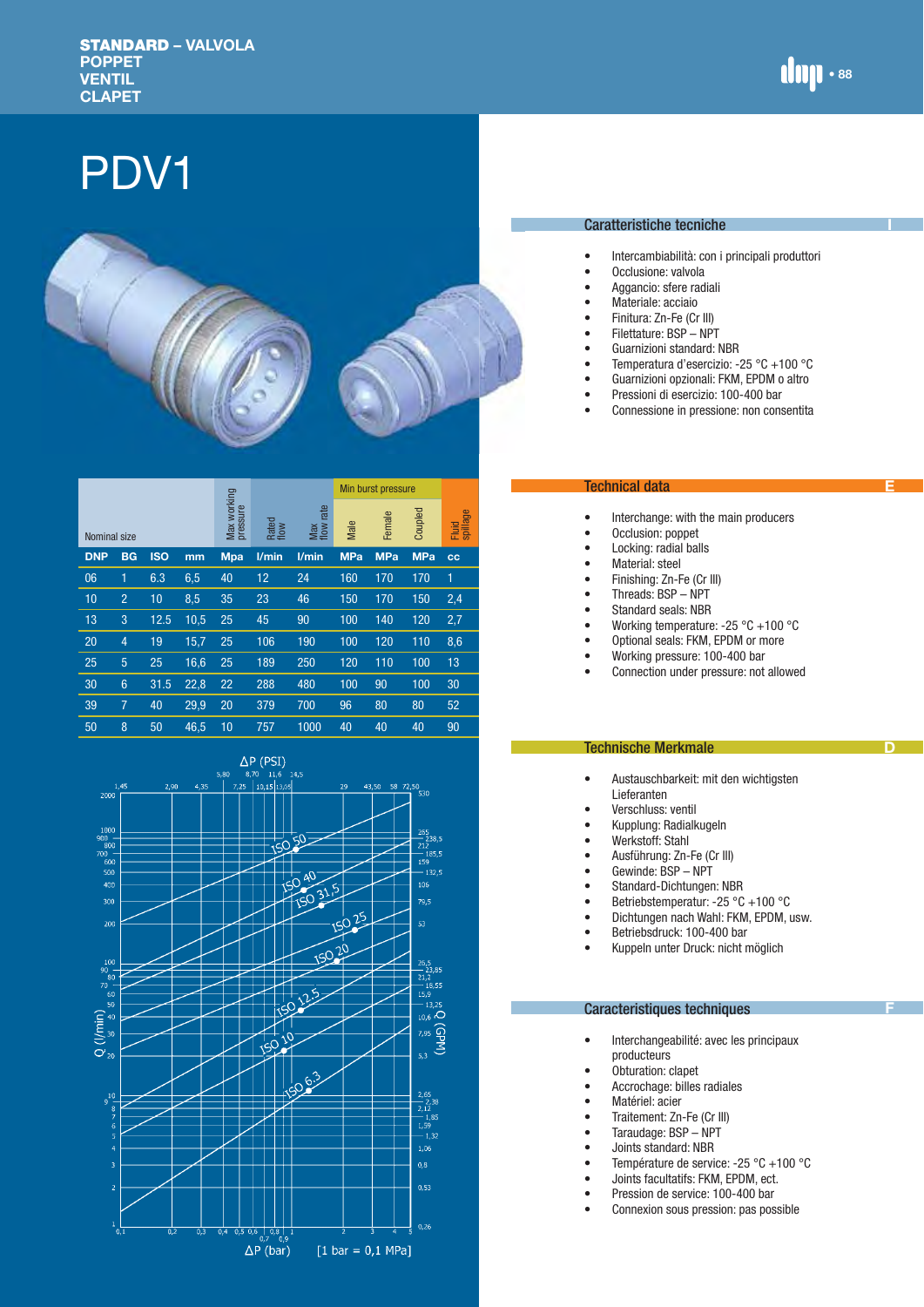## **PDV1 DN06 - BG 1 - ISO 6.3**



|                 | <b>STANDARD</b> | FEMMINA - FEMALE - MUFFE - FEMELLE |            |                  | MASCHIO - MALE - STECKER - MALE |            |                  |
|-----------------|-----------------|------------------------------------|------------|------------------|---------------------------------|------------|------------------|
|                 |                 | COD. F                             | Weight (g) | Packaging (pcs.) | COD. M                          | Weight (g) | Packaging (pcs.) |
| <b>BSP 1/4"</b> | DIN 3852-2-X    | PDV1.0606.002                      | 118        | 100              | PDV1.0606.003                   | 46         | 300              |
| NPT 1/4"        | ANSI B1.20.3    | PDV1.0606.012                      | 119        | 100              | PDV1.0606.013                   | 47         | 300              |





|                | <b>STANDARD</b> |               | FEMMINA - FEMALE - MUFFE - FEMELLE |                  |               | MASCHIO - MALE - STECKER - MALE |                  |  |
|----------------|-----------------|---------------|------------------------------------|------------------|---------------|---------------------------------|------------------|--|
|                |                 | COD. F        | Weight (g)                         | Packaging (pcs.) | COD. M        | Weight (g)                      | Packaging (pcs.) |  |
| 3/4"-16 UNF-2A | SAE J1926-3     | PDV1.0619.302 | 100                                | 00               | PDV1.0619.303 | 65                              | 300              |  |

#### $\phi$  2152 **Tim** Φ  $\phi$  19 u. u. **HEX 24**  $HEX 24$ 8,8  $63$  $42,5$ 85,5

|                 | <b>STANDARD</b> | FEMMINA - FEMALE - MUFFE - FEMELLE |            | MASCHIO - MALE - STECKER - MALE |               |            |                  |  |
|-----------------|-----------------|------------------------------------|------------|---------------------------------|---------------|------------|------------------|--|
|                 |                 | COD. F                             | Weight (g) | Packaging (pcs.)                | COD. M        | Weight (g) | Packaging (pcs.) |  |
| <b>BSP 3/8"</b> | DIN 3852-2-X    | PDV1.1010.002                      | 200        | 56                              | PDV1.1010.003 | 80         | 200              |  |
| <b>NPT 3/8"</b> | ANSI B1.20.3    | PDV1.1010.012                      | 201        | 56                              | PDV1.1010.013 | 81         | 200              |  |

## **PDV1 DN13 - BG 3 - ISO 12.5**

 **PDV1 DN10 - BG 2 - ISO 10**



|                 | <b>STANDARD</b> | FEMMINA - FEMALE - MUFFE - FEMELLE |            |                  | MASCHIO - MALE - STECKER - MALE |            |                  |  |
|-----------------|-----------------|------------------------------------|------------|------------------|---------------------------------|------------|------------------|--|
|                 |                 | COD. F                             | Weight (g) | Packaging (pcs.) | COD. M                          | Weight (g) | Packaging (pcs.) |  |
| <b>BSP 1/2"</b> | DIN 3852-2-X    | PAV1.1313.002                      | 268        | 50               | PAV1.1313.003                   | -97        | 200              |  |
| NPT 1/2"        | ANSI B1.20.3    | PAV1.1313.012                      | 269        | 50               | PAV1.1313.013                   | 98         | 200              |  |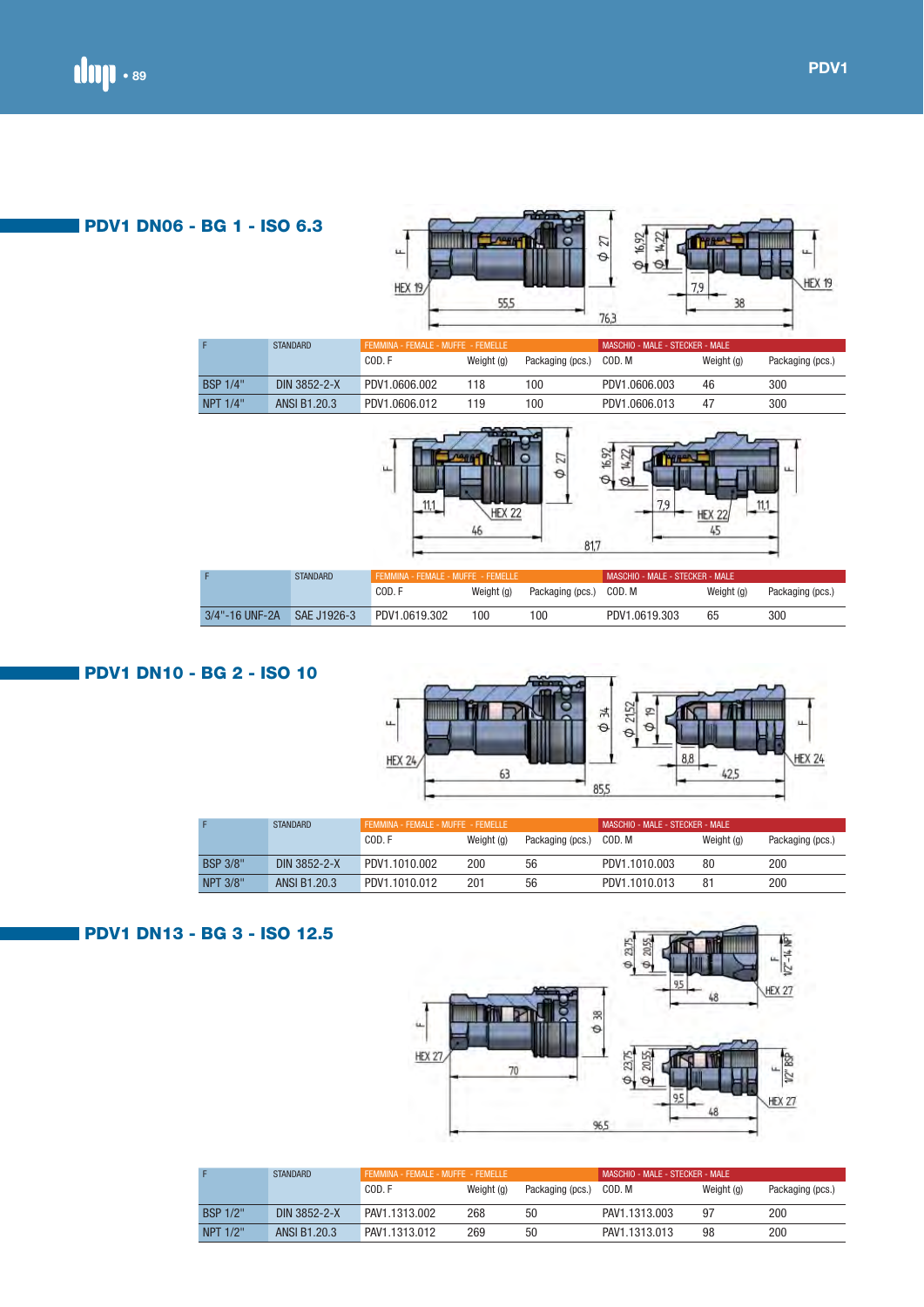

## **PDV1 DN20 - BG 4 - ISO 19**

|                 | <b>STANDARD</b> | FEMMINA - FEMALE - MUFFE - FEMELLE |            |                  |               |            |                  |
|-----------------|-----------------|------------------------------------|------------|------------------|---------------|------------|------------------|
|                 |                 | COD.F                              | Weight (g) | Packaging (pcs.) | COD. M        | Weight (g) | Packaging (pcs.) |
| <b>BSP 3/4"</b> | DIN 3852-2-X    | PDV1.2019.002                      | 473        | 28               | PDV1.2019.003 | 183        | 45               |
| NPT 3/4"        | ANSI B1.20.3    | PDV1.2019.012                      | 478        | 28               | PDV1.2019.013 | 188        | 45               |

# **PDV1 DN25 - BG 5 - ISO 25**



|                    | <b>STANDARD</b> | FEMMINA - FEMALE - MUFFE - FEMELLE |            |                  | MASCHIO - MALE - STECKER - MALE |            |                  |
|--------------------|-----------------|------------------------------------|------------|------------------|---------------------------------|------------|------------------|
|                    |                 | COD. F                             | Weight (g) | Packaging (pcs.) | COD. M                          | Weight (g) | Packaging (pcs.) |
| <b>BSP 1"</b>      | DIN 3852-2-X    | PDV1.2525.002                      | 736        | 20               | PDV1.2525.003                   | 282        | 30               |
| NPT <sub>1</sub> " | ANSI B1.20.3    | PDV1.2525.012                      | 743        | 20               | PDV1.2525.013                   | 289        | 30               |

## **PDV1 DN30 - BG 6 - ISO 31.5**



|           | <b>STANDARD</b>    |               | FEMMINA - FEMALE - MUFFE - FEMELLE |                  |               | MASCHIO - MALE - STECKER - MALE |                  |  |  |
|-----------|--------------------|---------------|------------------------------------|------------------|---------------|---------------------------------|------------------|--|--|
|           |                    | COD.F         | Weight (g)                         | Packaging (pcs.) | COD. M        | Weight (g)                      | Packaging (pcs.) |  |  |
| BSP 1"1/4 | DIN 3852-2-X       | PDV1.3031.002 | 1520                               |                  | PDV1.3031.003 | 556                             | 20               |  |  |
| NPT 1"1/4 | ANSI B1.20.3       | PDV1.3031.012 | 1537                               | 12               | PDV1.3031.013 | 573                             | 20               |  |  |
| RC 1"1/4  | <b>UNI ISO 7/1</b> | PDV1.3031.042 | 1537                               |                  | PDV1.3031.043 | 573                             | 20               |  |  |

## **PDV1 DN39 - BG 7 - ISO 40**



|                                      | <b>STANDARD</b>    | FEMMINA - FEMALE - MUFFE - FEMELLE |            |                  | MASCHIO - MALE - STECKER - MALE |            |                  |
|--------------------------------------|--------------------|------------------------------------|------------|------------------|---------------------------------|------------|------------------|
|                                      |                    | COD. F                             | Weight (g) | Packaging (pcs.) | COD. M                          | Weight (g) | Packaging (pcs.) |
| BSP $1"$ <sup>1</sup> / <sub>2</sub> | DIN 3852-2-X       | PDV1.3939.002                      | 2472       |                  | PDV1.3939.003                   | 936        |                  |
| NPT $1"$ %                           | ANSI B1.20.3       | PDV1.3939.012                      | 2491       |                  | PDV1 3939 013                   | 955        |                  |
| $RC 1"$ <sup>1</sup>                 | <b>UNI ISO 7/1</b> | PDV1.3939.042                      | 2491       |                  | PDV1.3939.043                   | 955        | 12               |